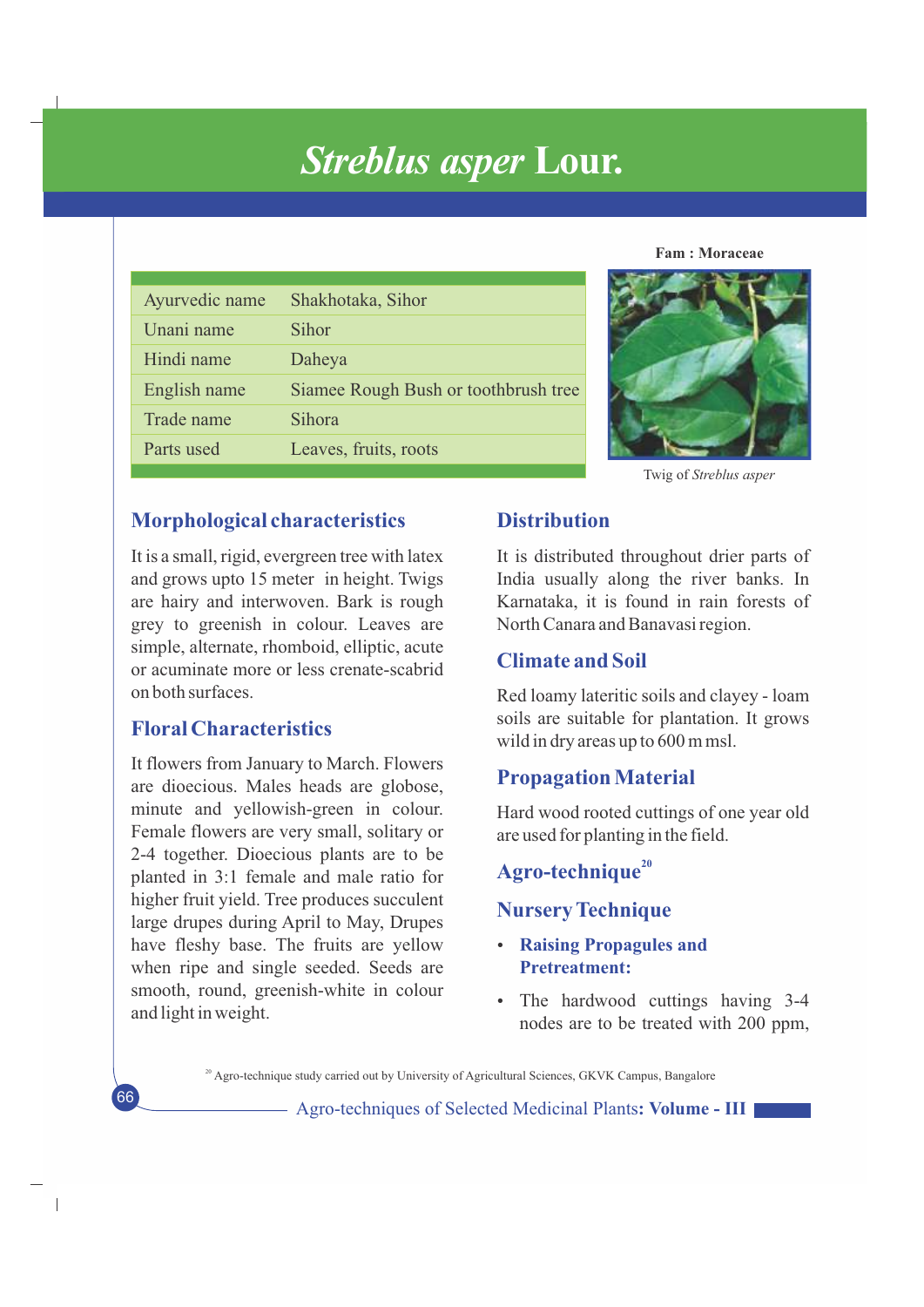IBA for 18 hours and planted in polythene bags. These are kept in intermittent mist chamber for better rooting and field establishment.

## **Planting in the Field**

## **Land Preparation and Manure Application:**

The soil should be ploughed and harrowed thoroughly to have a fine tilth. Pits of 45 cm cube in size are dug at a spacing of 4 meter. These are filled with top soil mixed with FYM or forest mulch. Application of 6-8 kg FYM along with NPK 50:30:40 gm per plant is ideal in the first year. In the second year, application of 75:40:40 gm NPK per plant and 100:50:70 gm NPK per plant from third year onward is recommended. The entire dose of P, K and 1/3 N should be applied during September and remaining N should be given in two split doses during February and June. The nutrients are applied in rings around the tree at a distance of 30 cm.

## **• Transplanting and Optimum Spacing:**

One year old rooted hard wood cuttings are planted in the main field at a spacing of 4m x 4m.

#### **Intercropping System:**

Annual or small perennial herbs like Ashwagandha, Sarpagandha, Periwinkle, Kalmegh, Coleus *etc*. can well be accommodated. Other medicinal trees like Amla and fruit trees like Guava, Sitaphal can also be intercropped.

#### **Irrigation Practices:**

Irrigation has to be provided till the establishment of plants. Well established plants are hardy and withstand drought. *Streblus* can easily be grown as a rainfed plantation crop under Bangalore conditions.

#### **Weed Control:**

Manual weeding is recommended in between the rows during the months of December and May.

#### **Disease and Pest Control:**

 The plant is hardy and only powdery mildew disease is noticed in water logged conditions.

#### **Harvest Management**

#### **Crop Maturity and Harvesting:**

Useful parts such as leaves, fruit and bark can be harvested after 5 year old trees onwards.

#### **Post-Harvest Management:**

Transverse incisions are made with a small axe and thin strips of outer bark are torn off. Initial blaze of 15cm X 10 cmX2.5 cm to 3 cm is made and

67

 $\overline{1}$ 

Agro-techniques of Selected Medicinal Plants**: Volume - III**